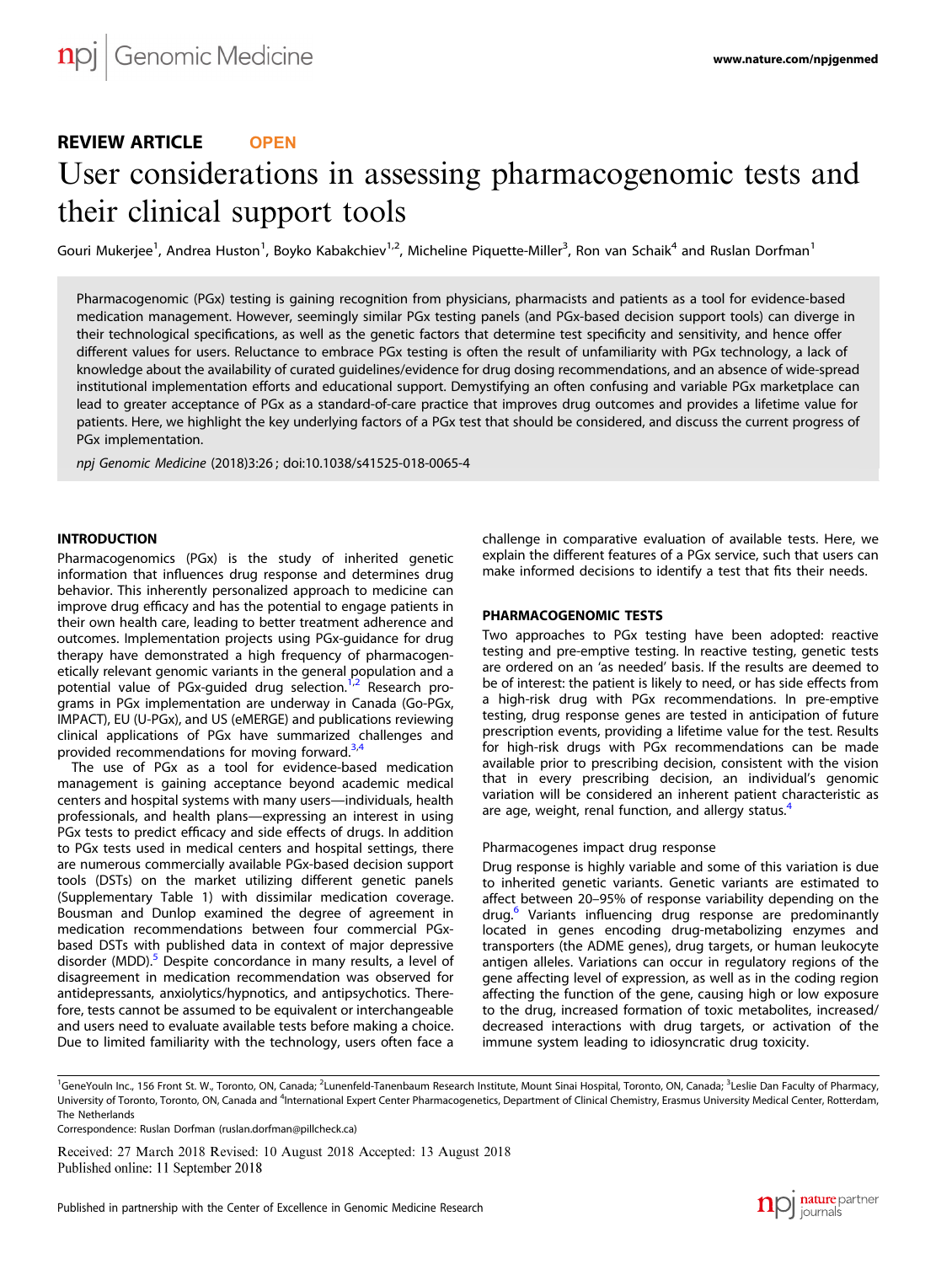2

Minor allele occurrence according to ethnicity in warfarin clinical trial participants



Fig. 1 Occurrence of minor alleles as per ethnicity in the University of Alabama warfarin clinical trial shown by percentage of participants possessing minor alleles<sup>[10](#page-7-0)</sup>

There are many examples of PGx variants impacting drug efficacy and safety.<sup>[7](#page-7-0)</sup> Ultrarapid metabolizers of CYP2D6 can suffer from life threatening respiratory depression when prescribed codeine; poor metabolizers of CYP2C19 have impaired ability to activate clopidogrel, reducing the medications' therapeutic efficacy, and HLA variants help prescribers prevent hypersensitivity reactions to abacavir, carbamazepine, and allopurinol. Clinical trials, regarded as the gold-standard for assessing clinical utility, have been conducted for PGx variants associated with warfarin,<sup>[8](#page-7-0)</sup> abacavir, $11$  statins, $12$  and clopidogrel.<sup>[13](#page-7-0)</sup> Validation studies are needed to assess clinical impact and utility of other drug–gene interactions reported.

## Curated databases with PGx recommendations

Curated databases, such as the Clinical Pharmacogenetics Implementation Consortium (CPIC), the Dutch Pharmacogenetics Working Group (DPWG), the Pharmacogenomics Knowledge Base (PharmGKB), and the Canadian Pharmacogenomics Network for Drug Safety (CPNDS) are important sources of information on PGx variants that affect drug response and prescribing guidelines associated with these variants. Both CPIC and DPWG provide therapeutic recommendations for more than 40 well-known gene-drug pairs,<sup>[14](#page-7-0)</sup> while the CPNDS clinical recommendation group has published dosing guidelines for adult and pediatric patients for a few select drugs.

#### PGx assays impact sensitivity and specificity of tests

Various technologies assess pharmacogenes and selection of the appropriate assay depends on the target population, prior characterization of genetic variants, automation requirements, and cost.

Targeted genotyping assays probe for preselected variants with well-defined drug-gene interactions. 'Ready-made' commercial genotyping assays are often multiplexed PCR-based technologies using TaqMan® hydrolysis probe chemistry (QuantStudio) or Illumina VeraCode® ADME Core Panel. Other examples include: bead-based immunoassay testing (Luminex), microarrays (Affymetrix), and MassArrays (Sequenom iPLEX® ADME Pharmacogenetic Panel).

Targeted genotyping assays offer robust interpretation well suited for automation of PGx reporting. The assays typically include well-studied pharmacokinetic and pharmacodynamic markers of the drug metabolizing enzymes (i.e., CYP2D6, CYP2C19, CYP3A5, DPYD, TPMT, and UGT1A1), selected drug transporters (SLCO1B1), receptors (VKORC1), and other genes associated with drug response.

One caveat of targeted genotyping is that some assays may include only variants common in specific ethnic populations (usually Caucasian), thus missing other ethnicity-specific alleles. Based on the population under investigation, the sensitivity and specificity of a PGx genotyping assay can vary, depending on the genetic variants included. For example, two reduced function variant alleles important for response to the anticoagulant warfarin (CYP2C9\*2 and CYP2C9\*3), are common in Caucasians but not African-Americans. Lack of inclusion of reduced function alleles common to African-Americans (CYP2C9\*5, \*6, \*8, \*11) undermined early warfarin PGx clinical trials.<sup>[8](#page-7-0)</sup> Subsequent warfarin trials in the US accounted for ethnicity-specific CYP2C9 and CYP4F2 alleles, improving prediction of warfarin maintenance dose<sup>[10](#page-7-0)</sup> (Fig. 1).

PGx sequencing assays utilizing whole-exome sequencing (WES) and whole-genome sequencing (WGS) technologies are variant agnostic and all genetic variants are identified. Nevertheless, sequencing has not been widely implemented due to: (i) higher cost, (ii) the absence of functional characterization for many less common variants, and (iii) challenges in the resolution of copy number variations and long repeat elements. For example, exome sequencing data for 12 pharmacogenes of the cytochrome gene family identified multiple rare variations of potential significance, however, most lacked functional charac-terization, posing a challenge on how to act on these findings.<sup>[15](#page-7-0)</sup> Also, it should be recognized that WES may not cover some variants with well-defined PGx recommendations (e.g., rs9934438 of VKORC1).

For pharmacogenes such as G6PD, sequencing technologies offer the most effective solution. G6PD deficiency affects an estimated 4.9% of the world's population. Hundreds of genetic variants of G6PD have been described, with wide ranging effects on enzyme activity. Designing a genotyping assay encompassing all functional G6PD gene variants is challenging and sequencing stands as the most sensitive solution.

Several PGx panels with a common core of pharmacokinetic variants in CYP2C19 and CYP2D6, as well as unique combinations of other variants have been developed to guide prescription of antidepressants, antipsychotics, and antianxiety drugs. Randomized clinical trials utilizing these psychiatric PGx tests show PGx-guided therapy improved tolerability and safety of treatment.<sup>[16](#page-7-0)-[18](#page-7-0)</sup> Of note, psychiatric PGx tests include different combinations of variants (Supplementary Table 1), each with a limited effect size.

A study examining the degree of agreement in medication recommendations between four commercial PGx-based DSTs for patients with MDD observed a level of disagreement in recommendations.<sup>3</sup> Agreement was highest for mood stabilizers (84%), while it was 55–56% for antidepressants, anxiolytics/ hypnotics, and antipsychotics. The authors were unable to determine, in most cases, the cause of inter-DST disagreements on recommendations due to the unknown quality of the evidence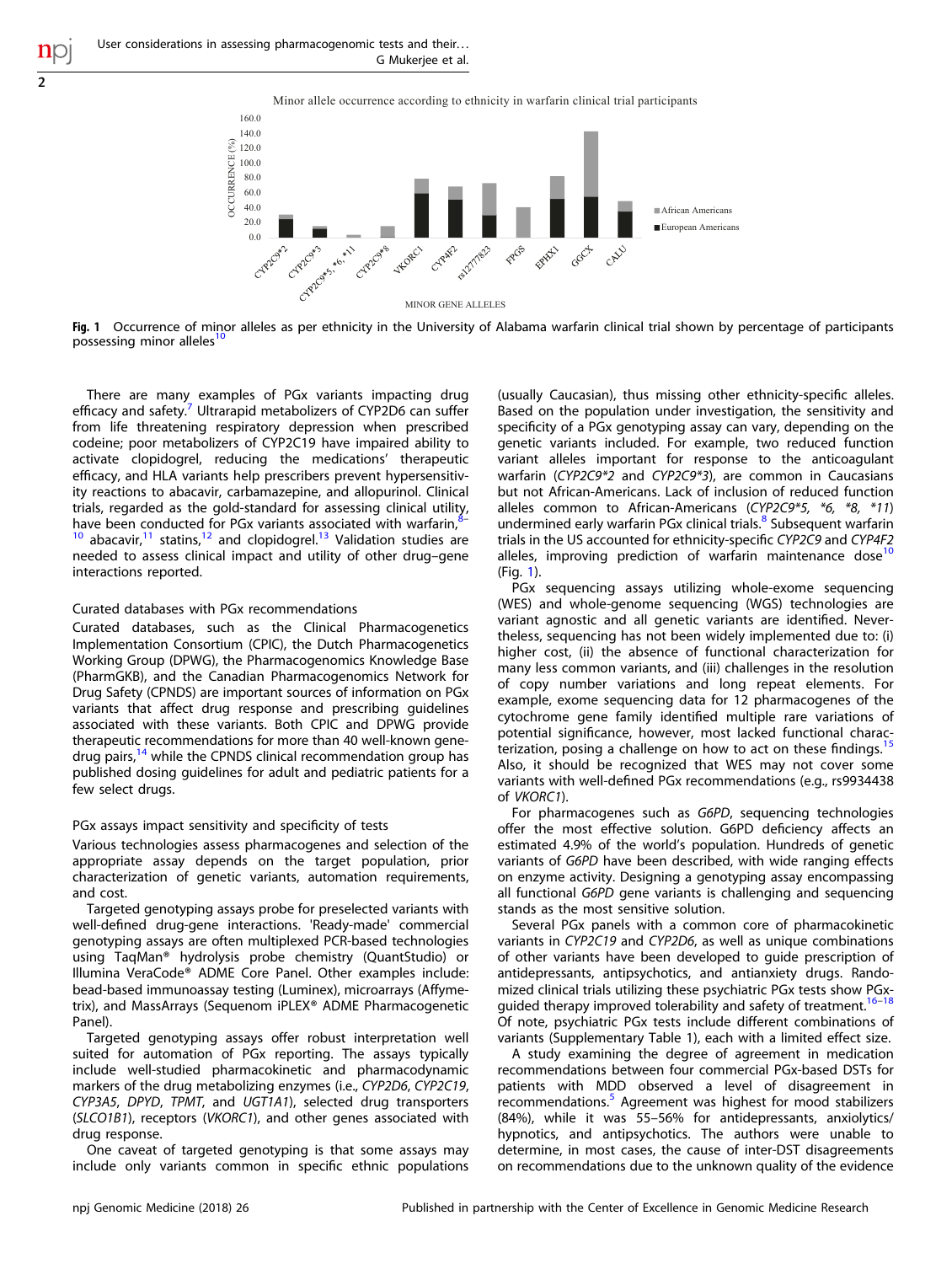base used to formulate the proprietary algorithms, but hypothesized the disagreement was a result of differences in the genes/ variants tested, phenotyping strategies, and algorithms used to predict drug–gene interactions. A systematic literature review examining CYP2D6, CYP2C19, CYP2C9, CYP1A2, CYP3A4, HTR2C, HTR2A, and SLC6A4 found the strongest gene-outcome associations for psychiatric pharmacotherapy with CYP2D6 and CYP2C[19](#page-7-0),<sup>19</sup> which was endorsed by a recent study examining treatment outcome in psychiatric care with only CYP2D6 and CYP2C19 genetic information.<sup>[20](#page-7-0)</sup> Variants with individually small effects may be combined into a sufficiently predictive test to guide drug treatment. However, large-scale studies are needed to replicate/validate these tests and model the combinatorial effects of multiple variants.<sup>2</sup>

A bias towards including 'historic' variants appears in many psychiatric PGx tests. Meta-analysis studies demonstrated an association between depression and response to antidepressants and the long/short forms (known as L/S alleles) of promoter repeats in the SLC6A4 gene (also known as 5-HTTLPR, 5-HTT, or serotonin transporter, SERT).<sup>[22](#page-7-0),[23](#page-7-0)</sup> Studies have identified missense variants in the coding region of SLC6A4 and intronic SNPs that affect response to SSRIs and SSRI-induced side effects. $24,25$ However, the relative effect size of each variant remains unknown. Consequently, most psychiatric PGx tests focus on the promoter variations (L/S alleles), while the missense variants in the coding region of SLC6A4are not included. This is best illustrated by the SLC6A4 rs25331 variant, as medication recommendation concordance between different DSTs for patients with MDD was found to be partly dependent on whether a PGx test included this variant.<sup>[5](#page-7-0)</sup> Modeling combinatorial effects across multiple genes is also challenged by differences in ethnicity and clinical characteristics of the patient cohorts used to validate PGx tests. Regardless, PGx testing can help assess risk of side effects and efficacy related to antidepressant use.<sup>[26](#page-8-0)</sup>

#### HAPLOTYPE DETERMINATION

Variability in drug response can be caused by a single SNP variant or a combination of SNPs (i.e., haplotype) (Fig. 2). The alleles of important drug metabolizing genes, such as CYP2B6, CYP2C9, CYP2C19, and CYP2D6, are defined by haplotypes. The more variants measured within a haplotype, the greater the accuracy of allele determination. CYP2D6 haplotypes are often defined by multiple SNPs. For example, the CYP2D6\*64 allele is characterized by 100C>T, as well as 1023C>T and 2850C>T, which are also associated with CYP2D6\*17.<sup>[27](#page-8-0)</sup>



Fig. 2 The number of haplotypes versus the number of variants for common PGx genes as curated by PharmGKB. Not all haplotypes follow the "one variant per haplotype" rule, with notable examples being CYP2D6 and NAT2

 $n$ 3

Ideally, for haplotype assignment, maternal and paternal sequences are read independently. This distinction between maternal and paternal derived haplotypes is known as phase. Depending on the allele, phase can be important (Supplementary Fig. 1).

#### Computational phasing

Short reads and genotyping data are often unable to resolve maternal and paternal haplotype information. Therefore, determining phase requires additional computational interpretation. This process is known as phasing.

Phasing genotyping or sequencing data is achieved computationally through bioinformatics algorithms that rely on statistical inference. A few well-known algorithms have been designed to complete this task, such as FastPHASE, $^{28}$  $^{28}$  $^{28}$  SHAPE-IT, $^{29}$  $^{29}$  $^{29}$  BEAGLE, $^3$  $MACH<sup>31</sup>$  $MACH<sup>31</sup>$  $MACH<sup>31</sup>$  and IMPUTE2.<sup>[32](#page-8-0)</sup>

## Indistinguishable haplotypes

Phasing complex haplotypes can be challenging due to the inability to computationally distinguish between a haplotype pair contained in the corresponding diplotype. For instance, the two alleles \*1 and \*4 of CYP2D6 would be indistinguishable as a diplotype from \*4M and \*10 based on genotyping data and most sequencing data. This could lead to misinterpretation as \*1/\*4 has an activity score of 1, while  $*4M/*10$  has an activity score of 0.25–0.5.<sup>33</sup> (The activity score system is used to assign functional (The activity score system is used to assign functional status to alleles, i.e., a value of 0.5 corresponds to decreased function). One solution is to design genotyping assays that avoid indistinguishable diplotypes by carefully selecting variants. Commercial PGx assays often do not tend to be optimized in this fashion.

The most complete solution to haplotype-related issues is to utilize technologies that are based on long reads, sufficient to span the distance between markers of interest. Although fourth generation sequencing technologies are available, such as nanopore, they are not currently in wide use due to cost restrictions and error rates.

#### COPY NUMBER VARIANT (CNV) DETERMINATION

Copy number variants (CNVs) occur when there are fewer or more than two functional copies of genes. CNVs in pharmacogenes like CYP2D6 impact the activity of the enzyme and as a result, the efficacy and toxicity of their substrates. Since CYP2D6 metabolizes over 25% of currently prescribed drugs, establishing the copy number status and specific alleles duplicated for CYP2D6 is critical for PGx testing.

Various technologies can detect CNVs: high-density SNP genotyping platforms, multiplex RT-PCR, next-generation sequencing. All these technologies, however, have limitations.

Next generation sequencing allows for inspection of ratios between reference and alternative allele reads to deduce allele copy numbers at positions of interest. However, accurate CNV determination typically requires a high depth of coverage which increases cost. Read length and fragment length affect accuracy of CNV determination with paired-end sequencing being more accurate than single-end sequencing. Interpretation of WGS data requires significant bioinformatic resources, while algorithms for CNV determination from whole-exome (WES) data are not fully developed with no current established standard. Fortunately, algorithms are constantly being developed and improved, EXCAVATOR2 and ExCNVSS are two notable examples.

Genotyping assays using the MassARRAY® system (Agena Bioscience, San Diego, CA, USA) or QuantStudio™ (Applied Biosystems™) can detect CYP2D6 copy number using integrated estimates from other copy number assays and informative polymorphisms between CYP2D6 and CYP2D8. Although assays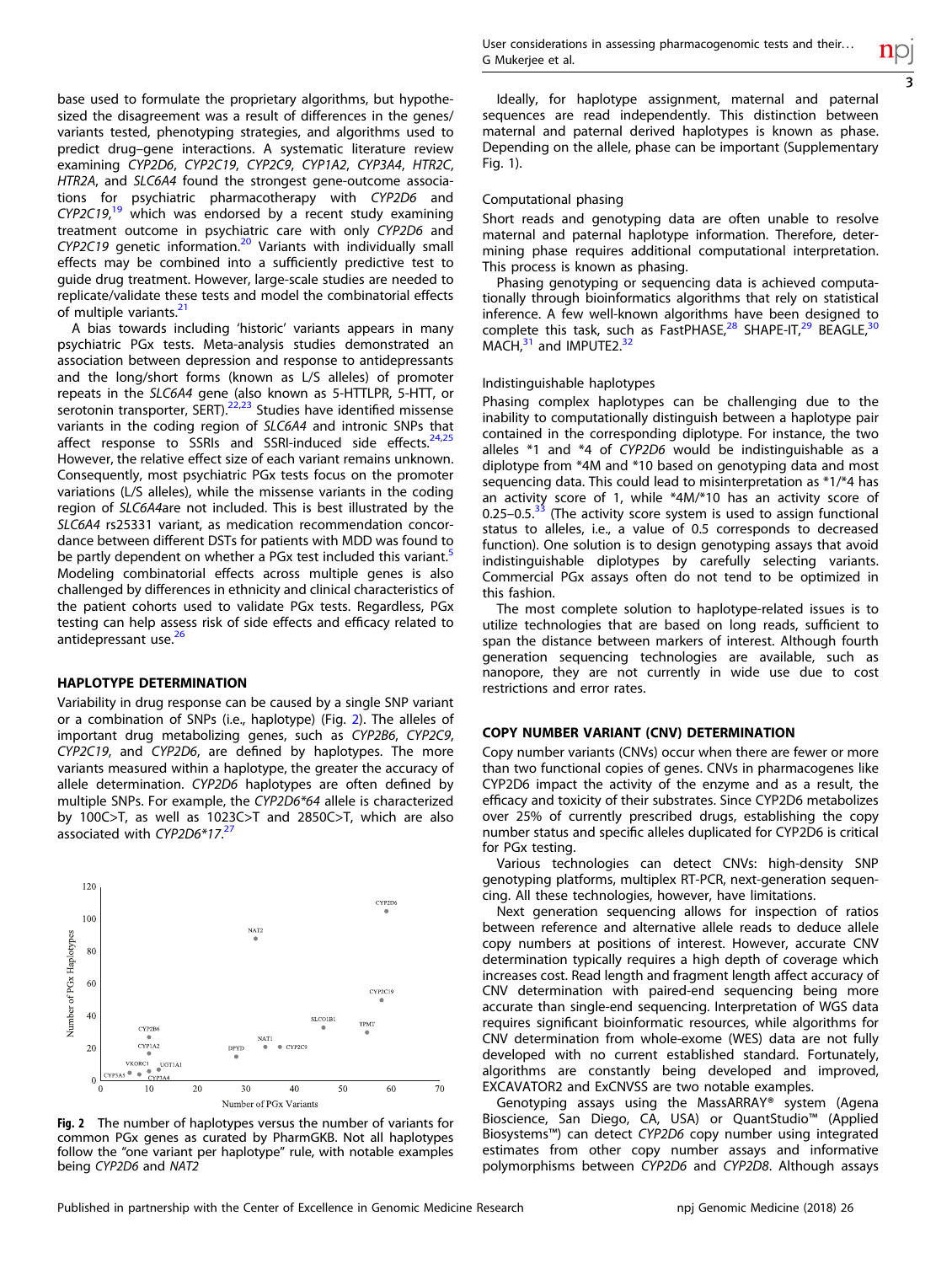| <b>Table 1.</b> Activity score determination for CYP2D6 drug metabolizing enzyme |                                                         |                          |  |  |
|----------------------------------------------------------------------------------|---------------------------------------------------------|--------------------------|--|--|
| Allele functional status                                                         | Example allele                                          | Allele activity score    |  |  |
| Normal function                                                                  | $CYP2D6*1$                                              |                          |  |  |
| Decreased function                                                               | $CYP2D6*9$                                              | 0.5                      |  |  |
| No function                                                                      | $CYP2D6*4$                                              | 0                        |  |  |
| Phenotype                                                                        | <b>Diplotype combination</b>                            | Diplotype activity score |  |  |
| Ultra-rapid metabolizer                                                          | Two normal function alleles $+$ gene duplication        | >2                       |  |  |
| Normal metabolizer                                                               | Two normal function alleles                             |                          |  |  |
|                                                                                  | One normal function $+$ one decreased function alleles  | 1.5                      |  |  |
|                                                                                  | One normal function $+$ one loss of function alleles    |                          |  |  |
|                                                                                  | Two decreased function alleles                          |                          |  |  |
| Intermediate metabolizer                                                         | one loss of function $+$ one decreased function alleles | 0.5                      |  |  |
| Poor metabolizer                                                                 | Two loss of function alleles                            | 0                        |  |  |

of smaller batches can sometimes result in inconclusive CNV determination, inclusion of control samples of known CYP2D6 gene copy status can resolve the issue. Furthermore, development of algorithms independent of the software provided by equipment manufacturers have been found to increase the accuracy of CNV determination for smaller sample batches.

# FUNCTIONAL INTERPRETATION; TRANSLATING PGX RESULTS INTO CLINICAL ACTION

Standardization of variant function and phenotype is a crucial step towards the implementation of PGx. The CPIC has proposed standardized terms to improve the understanding and interpretation of pharmacogenetic test reporting and reduce confusion by maintaining consistent nomenclature.<sup>[6](#page-7-0)</sup> Functional annotations for pharmacogenes are available at CPIC [\(https://cpicpgx.org/](https://cpicpgx.org/)), PharmGKB ([https://www.pharmgkb.org/\)](https://www.pharmgkb.org/), DPWG ([https://www.](https://www.pharmgkb.org/page/dpwg) [pharmgkb.org/page/dpwg\)](https://www.pharmgkb.org/page/dpwg), and the Pharmacogene Variation Consortium<sup>[34](#page-8-0)</sup> [\(https://www.pharmvar.org/](https://www.pharmvar.org/)).

# Activity scores assign phenotype; occasional divergence

To facilitate translation of genotype into phenotype, the Activity Score system (AS) developed by Gaedigk et al. $35$  for CYP2D6 is widely accepted. It has been adopted by CPIC for most drug/gene pair recommendations with the activity score determining the functional classification/phenotype to facilitate clinical use. The published consensus terms describing allele functional status and inferred phenotype are listed in Tables 1 and [2.](#page-4-0)<sup>[36](#page-8-0)</sup>

However, the classification of cytochrome enzymes into just three or four categories (poor metabolizer, intermediate metabolizer, normal/extensive metabolizer, and ultrarapid metabolizer) can pose challenges, especially in the translation of highly complex CYP2D6 genotype data into a patient's phenotype to guide drug therapy.<sup>[35](#page-8-0)</sup> Some genotypes may fall somewhere inbetween the categories mentioned above, leading to discrepancies in functional interpretation by different groups. CPIC and DPWG differ in their translation of genotype to phenotype for some alleles in CYP2D6, CYP2C9, CYP2C19, and DPYD.<sup>[14](#page-7-0)</sup> For example, DPWG assigns CYP2D6\*1/\*5 into the intermediate metabolizer category, while CPIC classifies CYP2D6\*1/\*5 as normal metabolizer.

Creating additional functional categories can potentially improve resolution of PGx drug dosing. In July 2016, CPIC introduced the additional phenotype, 'rapid metabolizer' to distinguish between individuals with a CYP2C19 \*1/\*17 (rapid metabolizer) and CYP2C19 \*17/\*17 (ultrarapid metabolizer). This new phenotype provides therapeutic recommendations on the gene-drug interaction of CYP2C19 and voriconazole.<sup>[37](#page-8-0)</sup> Such expansion is justified if new categories help delineate differences or altered pharmacokinetics of a probe drug.

Exceptionally rare coding variants that have not been functionally characterized can also pose a challenge in functional interpretation. While currently there is no consensus on how to handle uncharacterized alleles, these should be flagged and reported as 'unknown functional consequence' to alert health-care providers and defer clinical interpretation to PGx experts.

# Guidelines; occasional discordance in recommendations

PharmGKB annotates PGx-based drug dosing guidelines published by CPIC, DPWG, CPNDS and other professional societies, while the FDA provides a list of drugs that contain information on PGx biomarkers in drug labels.

A recent publication comparing therapeutic recommendations for well-known gene-drug pair by CPIC and DPWG found substantial agreement between recommendations by the two consortia.[14](#page-7-0) However, differences in therapeutic recommendations were noted for one or more aberrant phenotypes in 13 gene-drug pairs (see Bank et al. $<sup>14</sup>$  $<sup>14</sup>$  $<sup>14</sup>$  for a detailed list of discordant quidelines).</sup> Some differences were due to variance in clinical practices between countries. Others were due to the 'time effect', literature searches being performed at different time points by the two consortia while new articles are published continuously, underscoring the need to continually update existing recommendations.

Guidelines can differ slightly between CPIC, DPWG, and the US FDA's 'black box warning'. Guidelines for clopidogrel, an antiplatelet agent, by CPIC and the DPWG recommend alternative antiplatelet therapy for intermediate and poor metabolizers of CYP2C19. In contrast, the FDA's 'black box warning' on clopidogrel, the strictest warning in labeling of prescription drugs designed to call attention to serious or life-threatening risks, states a danger for lower effectiveness only in CYP2C19 poor metabolizers.

Prescribers can be made aware of PGx-related information, even if specific dosing recommendations are not available. The FDA labels biomarker information for carisoprodol, a muscle relaxant, as 'Actionable PGx', as patients with reduced CYP2C19 activity may have a fourfold increase in exposure to carisoprodol with a concomitant 50% decreased exposure to meprobamate (a metabolite of carisoprodol) compared to normal CYP2C19 metabolizers. Prescribers can use such drug label information, if compiled into a single PGx report, to make informed decisions.

PGx reports should include references to the sources used for guidelines, such that prescribers can weigh the strength of evidence available.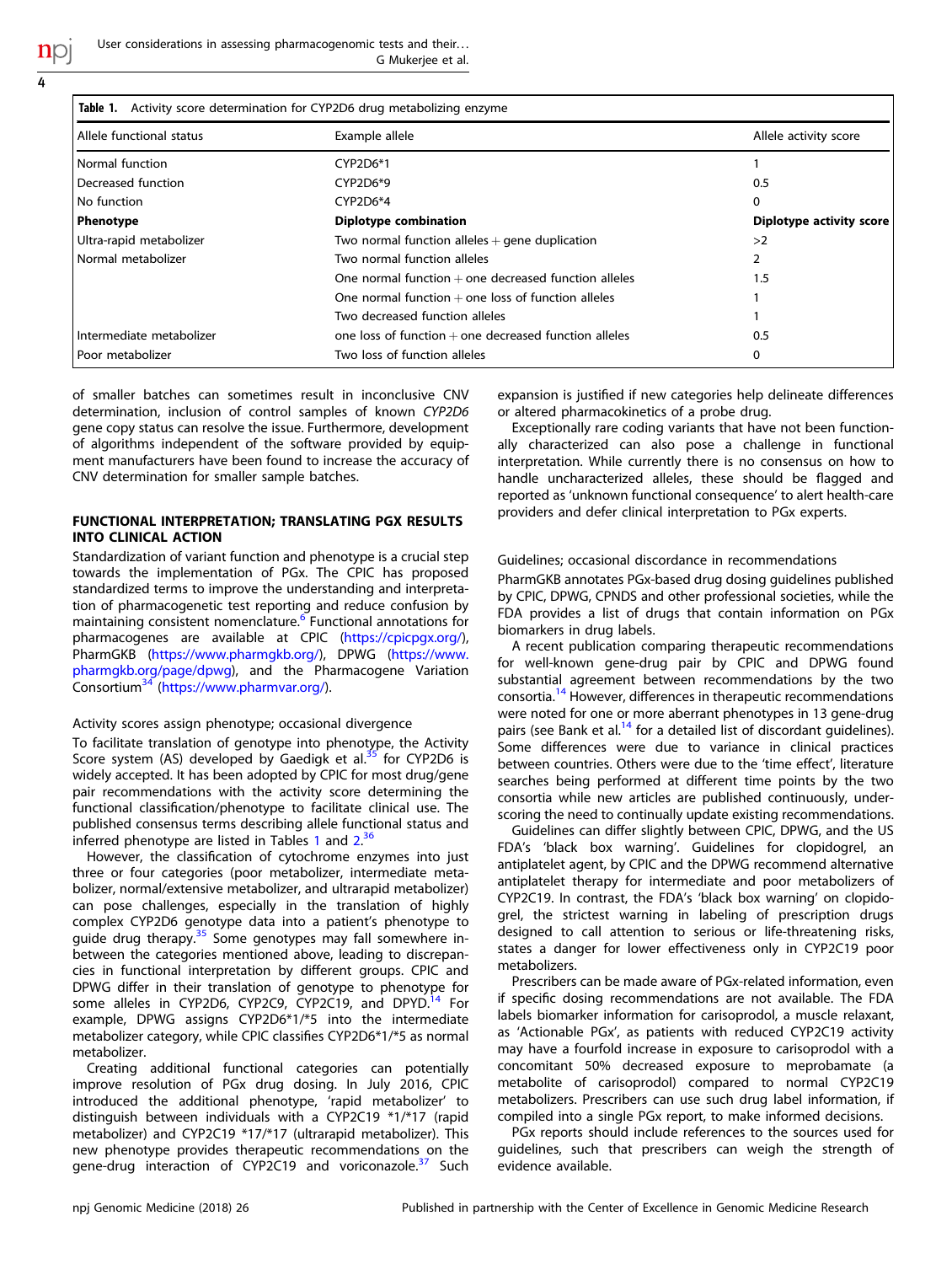<span id="page-4-0"></span>

| Table 2.                                                                   |                             | Consensus terms to describe three classes of pharmacogenes: drug-metabolizing enzymes, transporters, VKORC1, and high-risk genotypes. Table adapted from Caudle et al <sup>36</sup> |                                                                                       |                                 |
|----------------------------------------------------------------------------|-----------------------------|-------------------------------------------------------------------------------------------------------------------------------------------------------------------------------------|---------------------------------------------------------------------------------------|---------------------------------|
| Class                                                                      | Final term                  | Functional definition                                                                                                                                                               | Genetic definition                                                                    | Examples                        |
| CYP2D6, CYP3A5, CYP2C9, TPMT, DPYD,<br>Drug metabolizing enzymes (CYP2C19, | Ultrarapid metabolizer      | Increased enzyme activity compared to rapid<br>metabolizers                                                                                                                         | Two increased function alleles, or more than<br>two normal function alleles           | CYP2C19*17/*17<br>CYP2D6*1/*1XN |
| UGT1A1)                                                                    | Rapid metabolizer           | metabolizers, but less than ultrarapid metabolizers<br>Increased enzyme activity compared to normal                                                                                 | Combinations of normal function and<br>increased function alleles                     | CYP2C19*1/*17                   |
|                                                                            | Normal metabolizer          | Fully functional enzyme activity                                                                                                                                                    | Combinations of normal function and<br>decreased function alleles                     | CYP2C19*1/*1                    |
|                                                                            | Intermediate<br>metabolizer | Decreased enzyme activity (activity between<br>normal and poor metabolizer)                                                                                                         | decreased function, and/or no function<br>Combinations of normal function,<br>alleles | CYP2C19*2/*17<br>CYP2C19*1/*2   |
|                                                                            | Poor metabolizer            | Little to no enzyme activity                                                                                                                                                        | Combination of no function alleles and/or<br>decreased function alleles               | CYP2C19*2/*2                    |
| Transporters (SLCO1B1)                                                     | Increased function          | Increased transporter function compared to<br>normal function                                                                                                                       | One or more increased function alleles                                                | $SLCO1B1*1/*14$                 |
|                                                                            | Normal function             | Fully functional transporter function                                                                                                                                               | Combinations of normal function and/or<br>decreased function alleles                  | $SLCO181*1/*1$                  |
|                                                                            | Decreased function          | Decreased transporter function (function between<br>normal and poor function)                                                                                                       | decreased function, and/or no function<br>Combinations of normal function,<br>alleles | $SLCO181*1*5$                   |
|                                                                            | Poor function               | Little to no transporter function                                                                                                                                                   | Combination of no function alleles and/or<br>decreased function alleles               | $SLCO1B1*5/*5$                  |
| VKORC1*                                                                    | G3673A (rs9923231)          | Risk allele (A) believed to be the causative SNP for<br>the low-dose warfarin phenotype                                                                                             | そくらい                                                                                  | VKORC1*2                        |
|                                                                            | C6484T (rs9934438)          | Risk allele (T) used as marker for the low-dose<br>warfarin phenotype; in near perfect LD with<br>G3673A                                                                            | ヒビじ                                                                                   | VKORC1*2                        |
|                                                                            | G9041A (rs7294)             | Presence of A allele associated with the high-dose GG, GA, AA<br>warfarin phenotype                                                                                                 |                                                                                       | VKORC1*3 VKORC1*4               |
| High-risk genotype status (HLA-B)                                          | Positive                    | Detection of high-risk allele                                                                                                                                                       | Homozygous or heterozygous for high-risk<br>allele                                    | HLA-B*15:02                     |
|                                                                            | Negative                    | High-risk allele not detected                                                                                                                                                       | No copies of high-risk allele                                                         |                                 |
| * CPIC does not have consensus terms for VKORC1                            |                             |                                                                                                                                                                                     |                                                                                       |                                 |

npj 5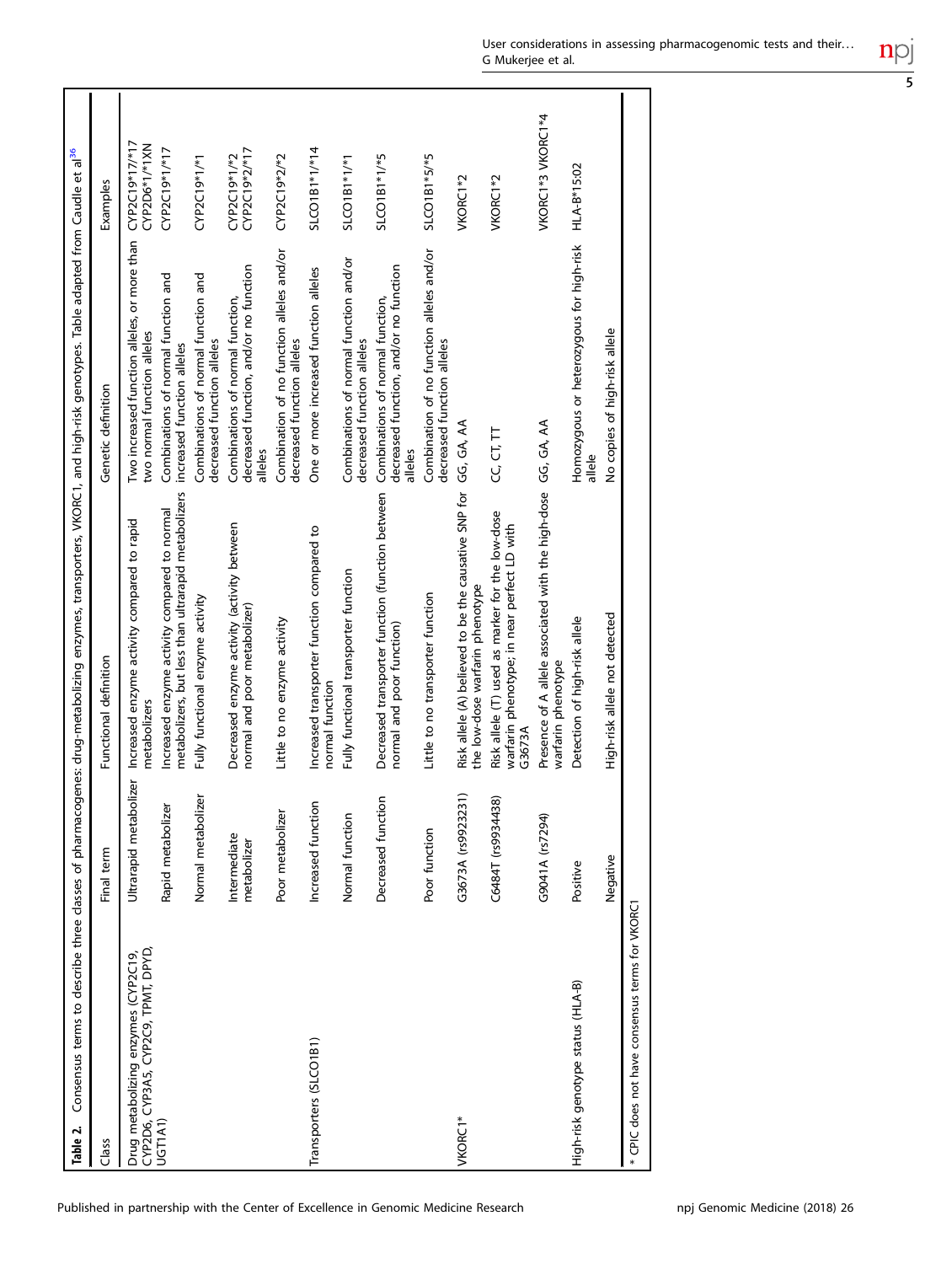| Comparison of data warehousing and CDS for PGx implementation projects <sup>40-42</sup><br>Table 3.      |                                                                                                           |                                                                                                                                                                  |  |  |
|----------------------------------------------------------------------------------------------------------|-----------------------------------------------------------------------------------------------------------|------------------------------------------------------------------------------------------------------------------------------------------------------------------|--|--|
| Site/project                                                                                             | Data storage and security                                                                                 | <b>CDS</b>                                                                                                                                                       |  |  |
| Indiana University-INGenious: INdiana<br>Genomics Implementation: an Opportunity<br>for the UnderServed  | Data in secured database and Eskanzi<br><b>EHR</b>                                                        | • Automatic alerts<br>. Links to guidelines and supporting evidence for patients<br>with pharmacogenomic results                                                 |  |  |
| University of Florida—UF Health Personalized Clinical data in EHR; secure facilities<br>Medicine Program |                                                                                                           | • Alert-based informed message that integrates EHR and<br>allele data<br>. Includes link to patient education materials                                          |  |  |
| Vanderbilt University-Integrated,<br>Individualized and Intelligent Prescribing<br>(I3P) Network         | Data stored on individual site servers:<br>Veterans Affairs site data on FISMA<br>compliant server        | • Passive and active alerts<br>· Includes interpretative recommendations<br>. Link to external information sources (e.g.,<br>MyCancerGenome.org)                 |  |  |
| St. Jude Children's Research Hospital-<br>PG4KDS protocol                                                | Data posted to EHR through in-house<br>custom web-based applications, DMET<br>Tracker and Consult Builder | • Active alerts presented for high-risk drugs with<br>recommendations to quide prescribing                                                                       |  |  |
| University of Chicago—The 1200 Patients<br>Project                                                       | Clinical data in protected-access web-<br>portal, the genomic prescribing system<br>(GPS)                 | • Patient-specific drug interpretation as summary<br>providers can read in <30 s, dynamic feature allows system<br>use in real time as new treatments considered |  |  |

## CLINICAL IMPLEMENTATION

6

To implement PGx into clinical practice, timely sharing of information and educational support must be made available to health-care providers. PGx implementation requires digital storage and secure, prompt accessibility of information to authorized users, often with PGx data embedded as part of an electronic health record (EHR) system. Early adopters of PGx programs developed their own implementation strategies and clinical decision support (CDS) systems. CDS systems are used to provide patient-specific PGx recommendations, and can be integrated into EHR. However, usability evaluations indicate that multiinstitutional efforts are warranted to develop relevant guidelines.<sup>[38](#page-8-0)</sup>

Worldwide, many PGx groups are sharing resources to further develop implementation guidelines. The European Pharmacoge-netics Implementation Consortium [\(http://www.eu-pic.net/](http://www.eu-pic.net/)) has undertaken efforts to facilitate PGx implementation in clinical practice, as well as the Royal Dutch Association for the Advancement of Pharmacy. The National Institutes of Health's Pharmacogenomics Research Network, and associated eMERGE and IGNITE networks, have initiated several PGx implementation programs across different US sites and are studying outcomes to develop a consensus strategy. St. Jude Children's Research Hospital (PG4KDS protocol) and the University of Chicago (The 1200 Patients Project) are developing model systems for the clinical implementation of preemptive PGx.

Many commercially available PGx-based DSTs make test results available in a portable document format (pdf). The secure transfer of PGx test results and structured patient-specific dosing recommendations to prescribers for both current and future use is needed for the lifetime value of PGx tests to be realized. Some health-care providers have developed PGx alerts for EMRs, while others use web-based applications.

## Strategies for PGx implementation

A consensus strategy to aid PGx implementation into clinical care has emerged from the National Institutes of Health-funded IGNITE (Implementing GeNomics In pracTicE) network.<sup>[39,40](#page-8-0)</sup> Three different IGNITE institutions (Indiana University, University of Florida, and Vanderbilt University) implemented PGx in real-world clinical settings using data warehousing techniques to adapt and tailor innovations to various contexts, with sites extracting data from multiple sources to integrate clinical records across organizations into a central repository (Table 3).

Indiana University conducted PGx testing for 24 widely used drugs in a hospital setting and evaluated cost reductions over 1 year. The University of Florida partnered with primary care professionals across the state to implement PGx as part of routine patient care. Vanderbilt University Medical Center developed CDS within adopter sites to select and genotype prospective patients.

From their experience, the following consensus strategy emerged for PGx implementation: (i) integrate genomic results into EHRs, and provide CDS; (ii) educate prescribers to effectively use PGx information; and (iii) engage patients.

With PG4KDS, St. Jude's successfully implemented preemptive PGx in over 1000 patients. Key elements of success included a process to manage return of results and incidental findings, extensive use of informatics, development of EHR and CDS, and broad clinician education efforts.<sup>[41](#page-8-0)</sup>

The University of Chicago's 1200 patient project model relied on a point-of-care informatics support, the genomic prescribing system (GPS) to bridge: (i) information dissemination and provider education; (ii) instantaneous availability of results; and (iii) clinical interpretation and guidance. To demonstrate the acceptance and feasibility of PGx use in busy clinical settings, 'early-adopter' physicians were recruited for the 1200 patient project. At each patient visit, providers were monitored on their access of the GPS to query PGx information during treatment decision-making. By studying early-adopter provider-patient pairs incorporating a broad range of PGx information, the project hopes to gain important insights into the PGx implementation processes.<sup>[42](#page-8-0)</sup>

Despite significant progress, reported challenges still need to be overcome. Currently, there are no standard methods for creating alerts about actionable variants and each site in the IGNITE network created their own CDS rules.<sup>[39](#page-8-0)</sup>

## CDS: challenges and solutions

CDS systems can be designed as separate programs, web services, or mobile applications. CDS systems that are tailored for use within the local EHR are often restricted to the respective local health IT infrastructure. Although some genomic data-sharing standards have been developed, commercial EHR platforms have been slow to incorporate the standards or to facilitate the flow of structured information across different systems.

A CDS system developed by The Ubiquitous Pharmacogenomics (U-PGx) Consortium presents a solution for mobilizing PGx data that also engages patients in their own health care. The U-PGx Consortium, funded by the European Union, evaluated tools to integrate PGx test results across health-care institutions in seven European countries.<sup>[43](#page-8-0)</sup> A flexible mobile-based CDS system, entitled the Medication Safety Code (MSC), was evaluated among physicians and pharmacists. The MSC system stores PGx data in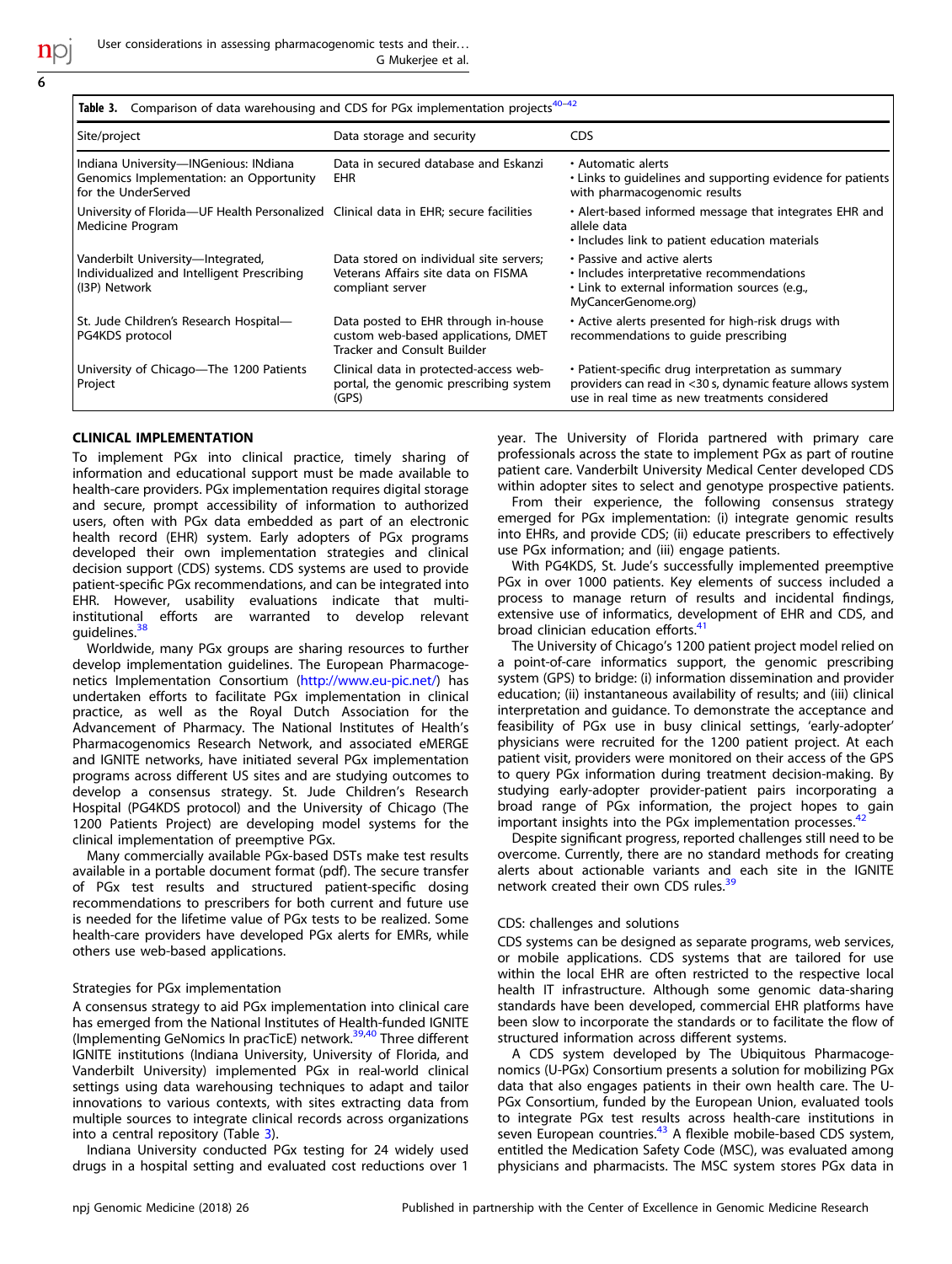7

<span id="page-6-0"></span>

| <b>Key Considerations</b>                                  |                                                        |  |  |  |
|------------------------------------------------------------|--------------------------------------------------------|--|--|--|
| PGx panel and marker selection                             | Data processing and bioinformatics                     |  |  |  |
| · The advantages and limitations of different              | An appropriate number of genetic variants should be    |  |  |  |
| technologies need to be assessed based on the goals        | included in the PGx test for accurate haplotype        |  |  |  |
| of the PGx test.                                           | determination.                                         |  |  |  |
| · PGx users must balance cost, sensitivity, and            |                                                        |  |  |  |
| specificity when designing the test, choosing              | · PGx tests need to be optimized to avoid              |  |  |  |
| biomarkers with clinically validated guidelines suitable   | indistinguishable diplotypes by careful selection of   |  |  |  |
| for the population being tested.                           | genetic variants.                                      |  |  |  |
| A limited number of markers may perform well in a          |                                                        |  |  |  |
| homogeneous population; however, in a                      |                                                        |  |  |  |
| heterogeneous population the same test will fail to        | Computational phasing should be used to distinguish    |  |  |  |
| capture ethnicity-specific variations, resulting in a high | haplotype information, unless data is obtained using   |  |  |  |
| false negative rate.                                       | 4th generation sequencing technology.                  |  |  |  |
|                                                            |                                                        |  |  |  |
| · Development of professional guidelines for               | · Establishing the copy number status for CYP2D6 may   |  |  |  |
| combinatorial gene testing would improve agreement         | require inclusion of control samples and development   |  |  |  |
| between commercial Decision Support Tools.                 | of independent algorithms to improve accuracy.         |  |  |  |
| <b>Functional interpretation</b>                           | Implementation                                         |  |  |  |
|                                                            | Guidelines for electronic distribution and access to   |  |  |  |
|                                                            | PGx results must be adapted to ensure results are      |  |  |  |
|                                                            | available when needed; CDS systems should be           |  |  |  |
| · Standardized terms proposed by the CPIC should be        | designed to facilitate flow of information across      |  |  |  |
| used.                                                      | various EHRs.                                          |  |  |  |
|                                                            |                                                        |  |  |  |
| · PGx users need to be aware that minor discrepancies      | CDS alerts must be highly specific, clear, and         |  |  |  |
| exist in PGx reporting/recommendations between CPIC,       | integrated into the workflow to be useful to           |  |  |  |
| DPWG and FDA.                                              | prescribers.                                           |  |  |  |
|                                                            |                                                        |  |  |  |
|                                                            | · Educational and institutional support should be      |  |  |  |
| · Uncharacterized alleles should be flagged and            | developed to help prescribers use PGx data;            |  |  |  |
| reported as "unknown functional consequence" and           | development of educational outreach to communicate     |  |  |  |
| clinical interpretation deferred to PGx experts.           | the benefits of PGx testing to the patient.            |  |  |  |
|                                                            |                                                        |  |  |  |
|                                                            | · Establishing PGx clinics with trained pharmacists to |  |  |  |
|                                                            | educate patients about PGx testing, highlight results  |  |  |  |
|                                                            | relevant to currently prescribed medications, and      |  |  |  |
| · PGx reports should include references to guidelines      | recommend dosing or drug adjustments to physicians     |  |  |  |
| used for recommendations.                                  |                                                        |  |  |  |

Fig. 3 Summary of key considerations underlying four broad areas of pharmacogenomics: PGx panel and marker selection, data processing and bioinformatics, functional interpretation, implementation

two-dimensional quick response codes to be interpreted by smartphones and other devices. The MSC system, which is provided as a personalized pocket card carried by the patient, was successfully used to alert physicians and pharmacists to PGx recommendations.<sup>[44](#page-8-0)</sup>

The International (IFCC) Pharmacogenetics Expertcenter at the Department of Clinical Chemistry, Erasmus MC, Rotterdam, has used personalized pocket cards since 2013 to transfer genotype information to the physician and pharmacist: making the patient the carrier of their information. Although this approach is limited in the amount of information that can be mobilized, its use in the Netherlands has been successful since dosing information per genotype is already available at every pharmacist through the DPWG guidelines that are incorporated in a national network.

# Educational support for primary care prescribers

Primary care prescribers are, in general, unfamiliar with PGx data. Educational support for prescribers to feel comfortable using PGx data to make clinical decisions is vital for the success of any PGx program. In two surveys conducted in the US, physicians had reported near-universal acceptance of the concept of PGx, but had rarely been educated on the topic and felt unprepared for ordering and using test results. $45,46$  $45,46$  $45,46$  The response of primary care physicians to PGx CDS alerts indicated that many did not find them useful.<sup>[47](#page-8-0)</sup> More than 50% found the alerts confusing, and had difficulty in locating additional information. Hence only 30% of the prescribers that received a CDS alert changed their prescription to an alternative medication. Surveys indicated that 45% of primary care prescribers were unsure about the use of PGx CDS in the future.

On the contrary, primary care prescribers in institutional PGx programs felt adequately supported to use the results in their clinical practice.<sup>[48](#page-8-0)</sup> These prescribers had attended educational seminars, received informational brochures, and had direct communications with PGx program leaders. A total 99% of prescribers agreed that PGx variants influence patient response to drug therapy. However, they could not agree on how to assign clinical responsibility for actionable results, indicating prescribers do not feel comfortable with genetic information not directly related to their specialty.

Pharmacists can be assigned clinical responsibility for actionable PGx results, and can play a key role in helping primary care prescribers deliver and interpret PGx testing. A pharmacist-led surveillance team reviewed electronic records of CYP2C19 variant status for patients who were prescribed clopidogrel following a coronary stent.<sup>[49](#page-8-0)</sup> Pharmacists directly messaged attending physicians using a system built into the EHR. Cardiologists receiving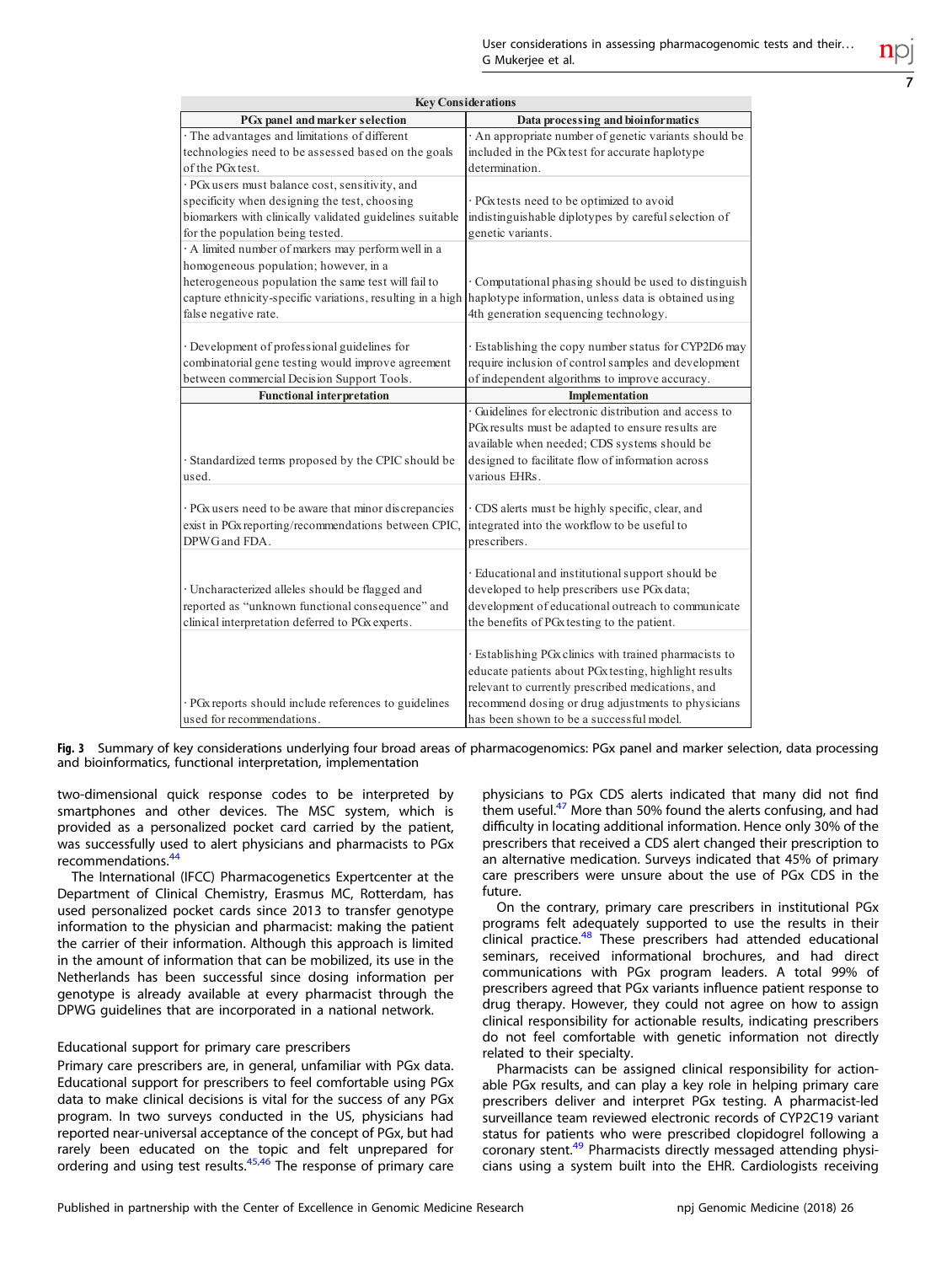<span id="page-7-0"></span>direct notification of CYP2C19 status for patients with a variant affecting clopidogrel metabolism suggested alternative medications. Over a 12-month period, 58% of poor metabolizers and 33% of intermediate metabolizers received alternatives to clopidogrel, with CYP2C19 variant status being the most influential factor impacting prescribing decisions.

## Patient engagement

Personalized medicine is essentially individualized and therefore an opportunity to engage patients in their own health care. To realize the anticipated lifetime benefits of PGx, the results will need to be shared with health-care providers belonging to a patients' circle of care. Although PGx has gained considerable recognition, physicians are still reluctant to adopt PGx into routine practice. Increased availability of direct-to-consumer PGx testing has led to patients taking initiative to utilize the benefits of PGx. Pre-emptive commercial PGx tests can provide value for patients, covering multiple commonly prescribed medications in anticipation of future prescription events. However, the 'burden of disclosure' often becomes the patients' responsibility.<sup>50</sup> Strategies to communicate the beneficial aspects of genomic medicine need to be developed to fully engage patients as potential drivers of PGx utilization.

## **CONCLUSION**

The expansion of available genomic data has led to a rapid increase in the number of PGx variants identified. Efforts to assign function and determine dosing recommendations for these variants remains an ongoing effort. Despite significant progress in standardizing different aspects of PGx testing, panels vary in the pharmacogenomic variants included, affecting test specificity and sensitivity, leading to a confusing marketplace with many apparently similar panels offering different value. A lack of understanding of the underlying technology of a PGx test often results in prescribers and other potential users of PGx viewing the validity of PGx testing with mistrust, rather than as a tool that leads to better drug outcomes and increases the quality of patient care. Greater familiarity with key technological aspects can help potential users gain acceptance of PGx, and facilitate discernment of which PGx tests better suits their needs. PGx is not an absolute science, but provides opportunities for informed decision-making; and PGx results can be used along with other clinical criteria for prescribing decisions. This approach is exemplified by warfarindosing algorithms that use both genetic and non-genetic factors to individualize warfarin doses.<sup>[51](#page-8-0)</sup> However, more work needs to be done to overcome barriers to implementation before PGx testing can become standard-of-care like any other biochemical test offered by health-care providers (Fig. [3\)](#page-6-0). Efforts continue to bridge the gap between the science of PGx and real-world application, as wide-spread implementation moves closer to realization.

## DATA AVAILABILITY

Data sharing not applicable to this article as no datasets were generated or analyzed.

## AUTHOR CONTRIBUTIONS

R.D. conceived the manuscript and provided an initial draft. G.M. extensively reviewed the literature and wrote content. A.H. contributed to writing additional content and helped revise the manuscript. B.K. contributed bioinformatics expertize and content. M.P-M. and R.V.S. critically reviewed the manuscript and gave final approval for publication.

## ADDITIONAL INFORMATION

Supplementary information accompanies the paper on the npj Genomic Medicine website [\(https://doi.org/10.1038/s41525-018-0065-4\)](https://doi.org/10.1038/s41525-018-0065-4).

Competing interests: The authors declare the following competing interests: R.D., G. M., A.H. & B.K. are paid employees of GeneYouIn Inc., a Canadian personalized medicine company offering the genomics-guided medication management service Pillcheck®, and have personal financial interests in the company. M.P-M. is on the scientific advisory board of GeneYouIn Inc.

Publisher's note: Springer Nature remains neutral with regard to jurisdictional claims in published maps and institutional affiliations.

## **REFERENCES**

- 1. Van Driest, S. L. et al. Clinically actionable genotypes among 10,000 patients with preemptive pharmacogenomic testing. Clin. Pharmacol. Ther. 95, 423-431 (2014).
- 2. Schildcrout, J. S. et al. Optimizing drug outcomes through pharmacogenetics: a case for preemptive genotyping. Clin. Pharmacol. Ther. 92, 235-242 (2012).
- 3. Volpi, S. et al. Research directions in the clinical implementation of pharmacogenomics: an overview of US programs and projects. Clin. Pharmacol. Ther. 103, 778–786 (2018).
- 4. Dunnenberger, H. M. et al. Preemptive clinical pharmacogenetics implementation: current programs in five US medical centers. Annu. Rev. Pharmacol. Toxicol. 55, 89–106 (2015).
- 5. Bousman, C. A. & Dunlop, B. W. Genotype, phenotype, and medication recommendation agreement among commercial pharmacogenetic-based decision support tools. Pharm. J. <https://doi.org/10.1038/s41397-018-0027-3> (2018).
- 6. Arwood, M. J., Chumnumwat, S., Cavallari, L. H., Nutescu, E. A. & Duarte, J. D. Implementing pharmacogenomics at your institution: establishment and overcoming implementation challenges. Clin. Transl. Sci. [https://doi.org/10.1111/](https://doi.org/10.1111/cts.12404) [cts.12404](https://doi.org/10.1111/cts.12404) (2016).
- 7. Lauschke, V. M., Milani, L. & Ingelman-Sundberg, M. Pharmacogenomic biomarkers for improved drug therapy-recent progress and future developments. AAPS J. 20, 4, <https://doi.org/10.1208/s12248-017-0161-x> (2017).
- 8. Kimmel, S. E. et al. A pharmacogenetic versus a clinical algorithm for warfarin dosing. N. Engl. J. Med. 369, 2283–2293 (2013).
- 9. Pirmohamed, M. et al. A randomized trial of genotype-guided dosing of warfarin. N. Engl. J. Med. 369, 2294–2303 (2013).
- 10. Limdi, N. A. et al. Race influences warfarin dose changes associated with genetic factors. Blood 126, 539–545 (2015).
- 11. Mallal, S. et al. HLA-B\*5701 screening for hypersensitivity to abacavir. N. Engl. J. Med. 358, 568–579 (2008).
- 12. Group, S. C. et al. SLCO1B1 variants and statin-induced myopathy—a genomewide study. N. Engl. J. Med. 359, 789–799 (2008).
- 13. Mega, J. L. et al. Cytochrome p-450 polymorphisms and response to clopidogrel. N. Engl. J. Med. 360, 354–362 (2009).
- 14. Bank, P. C. D. et al. Comparison of the guidelines of the clinical Pharmacogenetics Implementation Consortium and the Dutch Pharmacogenetics Working Group. Clin. Pharmacol. Ther. 103, 599–618 (2018).
- 15. Gordon, A. S. et al. Quantifying rare, deleterious variation in 12 human cytochrome P450 drug-metabolism genes in a large-scale exome dataset. Hum. Mol. Genet. 23, 1957–1963 (2014).
- 16. Bradley, P. et al. Improved efficacy with targeted pharmacogenetic-guided treatment of patients with depression and anxiety: a randomized clinical trial demonstrating clinical utility. J. Psychiatr. Res. 96, 100–107 (2018).
- 17. Singh, A. B. Improved antidepressant remission in major depression via a pharmacokinetic pathway polygene pharmacogenetic report. Clin. Psychopharmacol. Neurosci. 13, 150–156 (2015).
- 18. Perez, V. et al. Efficacy of prospective pharmacogenetic testing in the treatment of major depressive disorder: results of a randomized, double-blind clinical trial. BMC Psychiatry 17, 250 (2017).
- 19. Altar, C. A. et al. Clinical validity of cytochrome P450 metabolism and serotonin gene variants in psychiatric pharmacotherapy. Int Rev. Psychiatry 25, 509-533 (2013).
- 20. Walden, L. M. et al. Genetic testing for CYP2D6 and CYP2C19 suggests improved outcome for antidepressant and antipsychotic medication. Psychiatry Res. [https://](https://doi.org/10.1016/j.psychres.2018.02.055) [doi.org/10.1016/j.psychres.2018.02.055](https://doi.org/10.1016/j.psychres.2018.02.055) (2018).
- 21. Ioannidis, J. P. To replicate or not to replicate: the case of pharmacogenetic studies: have pharmacogenomics failed, or do they just need larger-scale evidence and more replication? Circ. Cardiovasc. Genet. 6, 413–418 (2013). discussion 418.
- 22. Porcelli, S., Fabbri, C. & Serretti, A. Meta-analysis of serotonin transporter gene promoter polymorphism (5-HTTLPR) association with antidepressant efficacy. Eur. Neuropsychopharmacol. 22, 239–258, [https://doi.org/10.1016/j.](https://doi.org/10.1016/j.euroneuro.2011.10.003) [euroneuro.2011.10.003](https://doi.org/10.1016/j.euroneuro.2011.10.003) (2012).
- 23. Serretti, A., Kato, M., De Ronchi, D. & Kinoshita, T. Meta-analysis of serotonin transporter gene promoter polymorphism (5-HTTLPR) association with selective